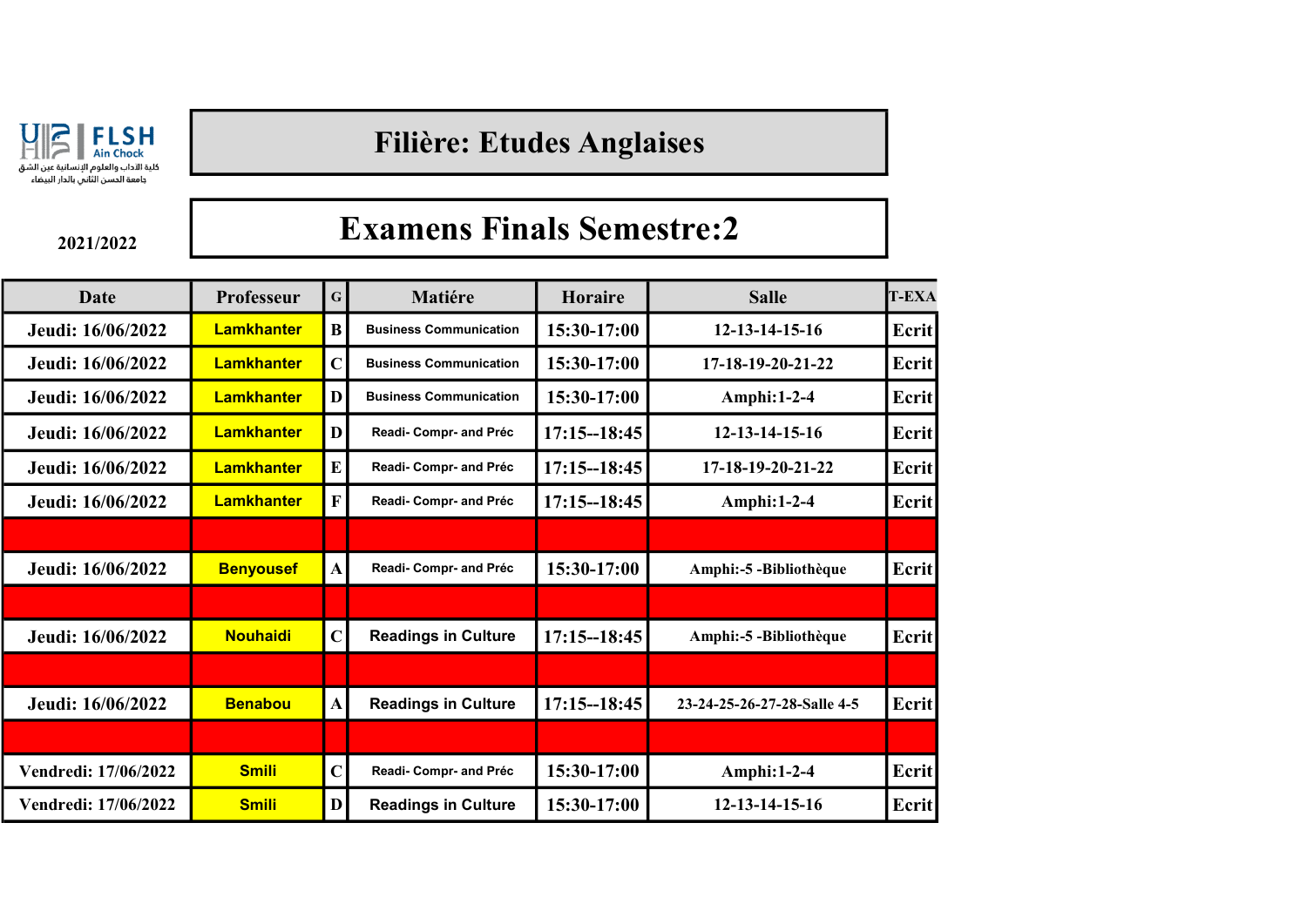| Vendredi: 17/06/2022 | <b>Smili</b>   | E              | <b>Readings in Culture</b>    | 15:30-17:00     | 17-18-19-20-21-22         | Ecrit |
|----------------------|----------------|----------------|-------------------------------|-----------------|---------------------------|-------|
| Vendredi: 17/06/2022 | <b>Smili</b>   | F              | <b>Readings in Culture</b>    | 15:30-17:00     | Amphi:-5 -SALLE:4-5-9     | Ecrit |
|                      |                |                |                               |                 |                           |       |
| Vendredi: 17/06/2022 | Ragala         | E              | <b>Grammar 2</b>              | $17:15 - 18:45$ | 12-13-14-15-16            | Ecrit |
| Vendredi: 17/06/2022 | Ragala         | F              | <b>Grammar 2</b>              | $17:15 - 18:45$ | 17-18-19-20-21-22         | Ecrit |
| Vendredi: 17/06/2022 | Ragala         | F              | <b>Oral communication</b>     | $17:15 - 18:45$ | <b>Amphi:1-2-4</b>        | Ecrit |
|                      |                |                |                               |                 |                           |       |
| Samedi: 18/06/2022   | <b>Essafi</b>  | $\mathbf{A}$   | <b>Composition</b>            | 15:30-17:00     | 12-13-14-15-16            | Ecrit |
| Samedi: 18/06/2022   | <b>Essafi</b>  | D              | <b>Oral communication</b>     | $17:15 - 18:45$ | 12-13-14-15-16            | Ecrit |
|                      |                |                |                               |                 |                           |       |
| Samedi: 18/06/2022   | <b>Anwar</b>   | E              | <b>Business Communication</b> | 15:30-17:00     | 23-24-25-26-27-28-Amphi 5 | Ecrit |
| Samedi: 18/06/2022   | <b>Anwar</b>   | F              | <b>Business Communication</b> | 15:30-17:00     | Amphi: $1-2-4$            | Ecrit |
|                      |                |                |                               |                 |                           |       |
| Samedi: 18/06/2022   | <b>Qorchi</b>  | F              | <b>Composition</b>            | $17:15 - 18:45$ | 23-24-25-26-27-28-Amphi 5 | Ecrit |
| Samedi: 18/06/2022   | <b>Qorchi</b>  | $\bf{B}$       | Readi- Compr- and Préc        | $17:15 - 18:45$ | Amphi:1-2-4               | Ecrit |
|                      |                |                |                               |                 |                           |       |
| Samedi: 18/06/2022   | Lahjouji       | B              | <b>Readings in Culture</b>    | 15:30-17:00     | 17-18-19-20-21-22         | Ecrit |
| Samedi: 18/06/2022   | Lahjouji       | $\mathbf{A}$   | <b>Business Communication</b> | $17:15 - 18:45$ | 17-18-19-20-21-22         | Ecrit |
| Samedi: 18/06/2022   | Lahjouji       | E              | <b>Oral Communication</b>     | $17:15 - 18:45$ | Amphi: 5-Bibliothèque     | Ecrit |
|                      |                |                |                               |                 |                           |       |
| Lundi: 20/06/2022    | <b>Sefiani</b> | B              | <b>Composition</b>            | $17:15 - 18:45$ | 12-13-14-15-16            | Ecrit |
| Lundi: 20/06/2022    | <b>Sefiani</b> | $\overline{C}$ | <b>Composition</b>            | $17:15 - 18:45$ | 17-18-19-20-21-22         | Ecrit |